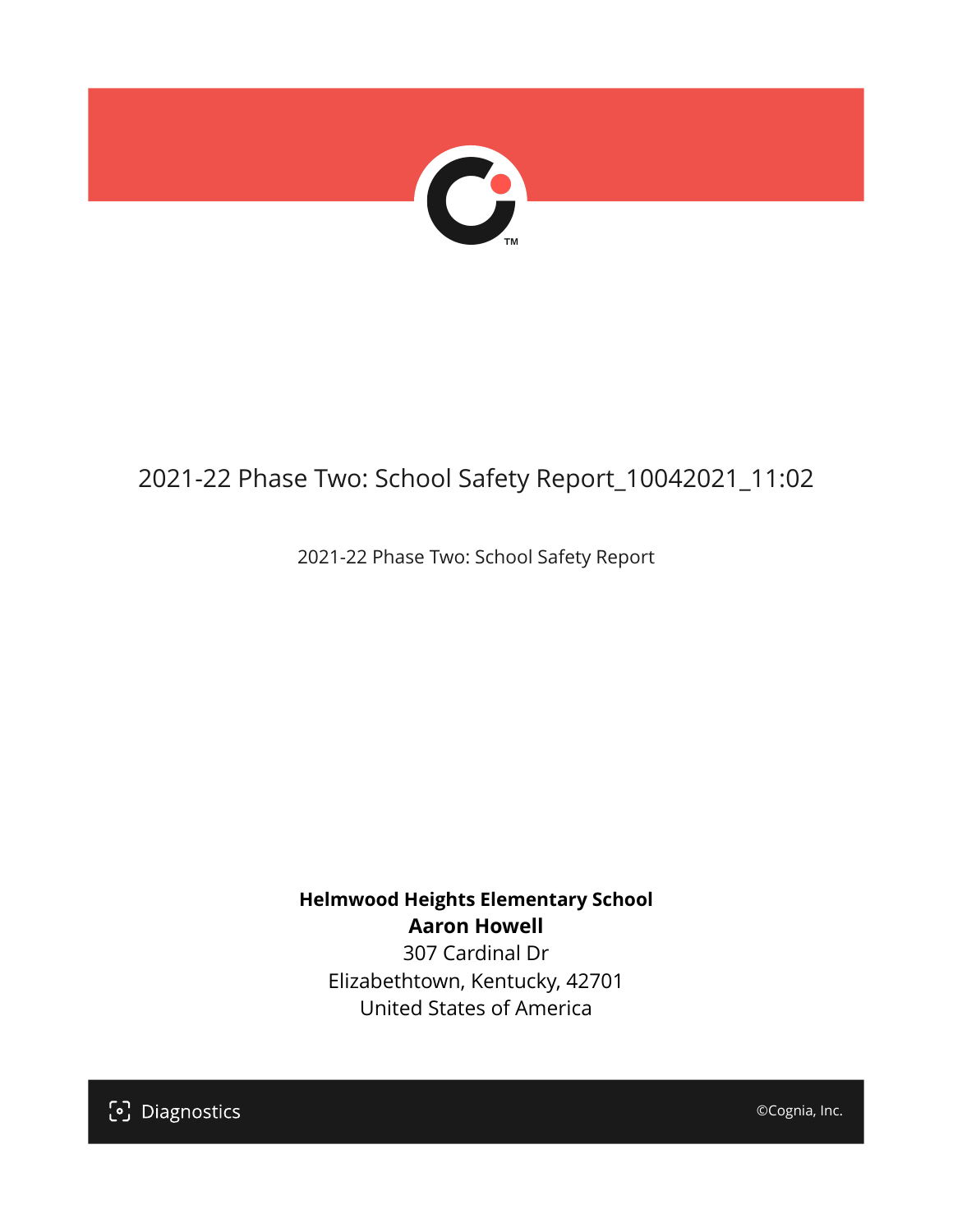### **Table of Contents**

| 2021-22 Phase Two: School Safety Report |  |
|-----------------------------------------|--|
|                                         |  |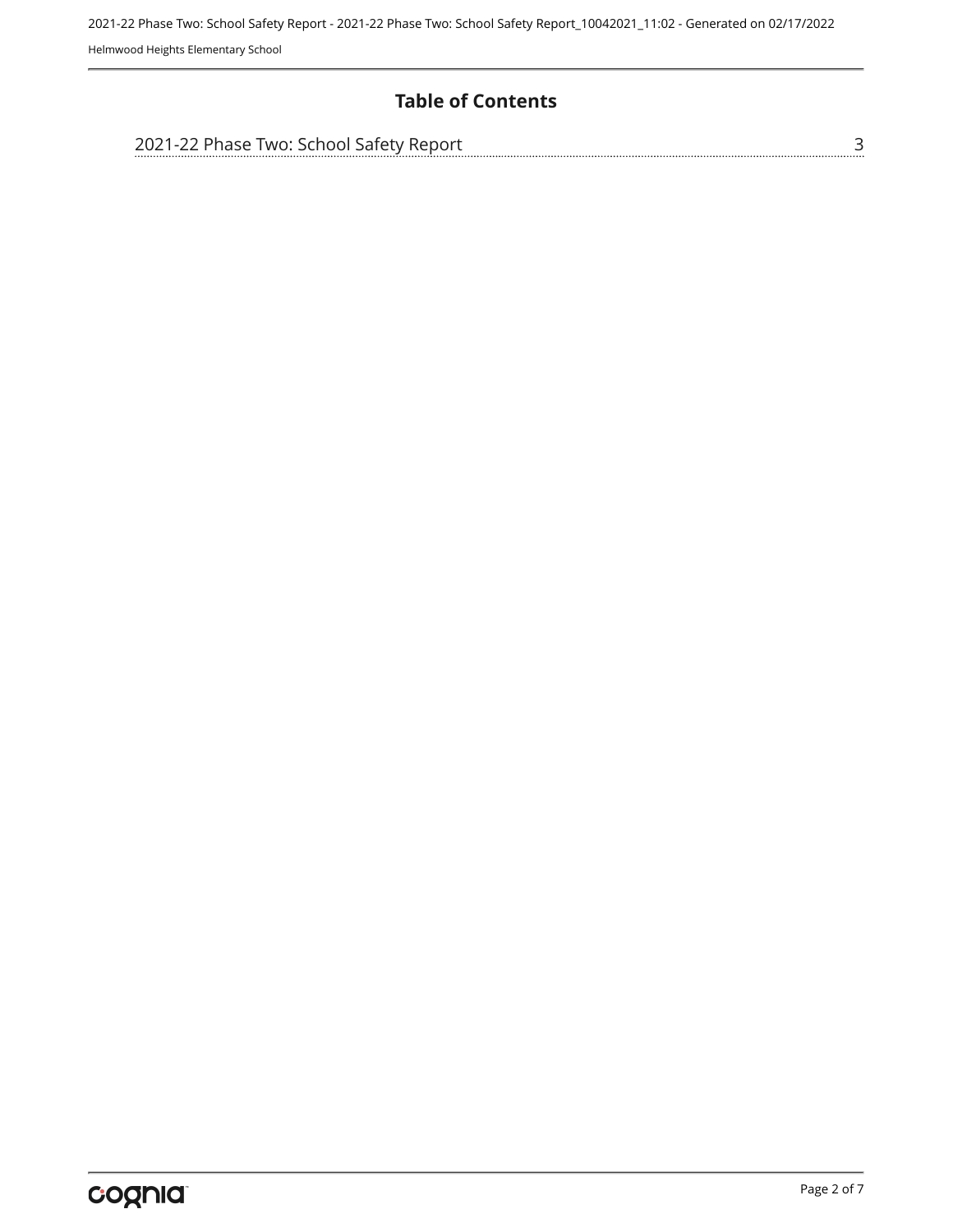## <span id="page-2-0"></span>**2021-22 Phase Two: School Safety Report**

School Safety Report

Pursuant to KRS 158.162, the local board of education shall require the school council or, if none exists, the principal in each school to adopt an emergency plan that must be utilized in case of fire, severe weather, earthquake, or a building lockdown and that: establishes evacuation routes; identifies the best available severe weather zones; develops earthquake protocols for students; and, develops and adheres to practices controlling access to the school building. The emergency plan shall be annually reviewed by the council, principal, and first responders and revised as needed.

In addition to the emergency plan requirements in KRS 158.162, KRS 158.164 requires the local board of education to direct the school council or, if none exists, the principal in each school to establish procedures to perform a building lockdown and to invite local law enforcement to assist in establishing lockdown procedures.

KRS 158.162 also requires the emergency plan be discussed with all school staff prior to the first instructional day of the school year and provided, along with a diagram of the facility, to appropriate first responders. Further, the principal in each school shall conduct, at a minimum, the following emergency response drills within the first 30 instructional days of the school year and again during the month of January: one severe weather drill, one earthquake drill, and one lockdown drill. In addition, required fire drills shall be conducted according to administrative regulations promulgated by the Department of Housing, Buildings and Construction.

Questions Related to the Adoption and Implementation of the Emergency Plan 1. Has the school council or, where applicable, principal adopted an emergency plan in accordance with local board policy and in compliance with the specifications in KRS 158.162(3)?

*If the answer is "no", please explain in the comment box. Please note that Senate Bill 1 (2019) and Senate Bill 8 (2020) amended KRS 158.162(3)(d) to require, for example, classroom doors remain closed and locked during instructional time (with limited exceptions) as well as classroom doors with windows be equipped with material to quickly cover the window during a building lockdown. Schools are encouraged to comply with these changes as soon as practicable but, if needed, have until July 1, 2022 to fully implement. Accordingly, failure to comply with KRS 158.162(3)(d), as amended, should not be reported herein until the 2022-2023 school year and beyond.*

#### Yes

2. Has the school provided local first responders with a copy of the school's emergency plan along with a diagram of the school as required by KRS 158.162(2)(b)?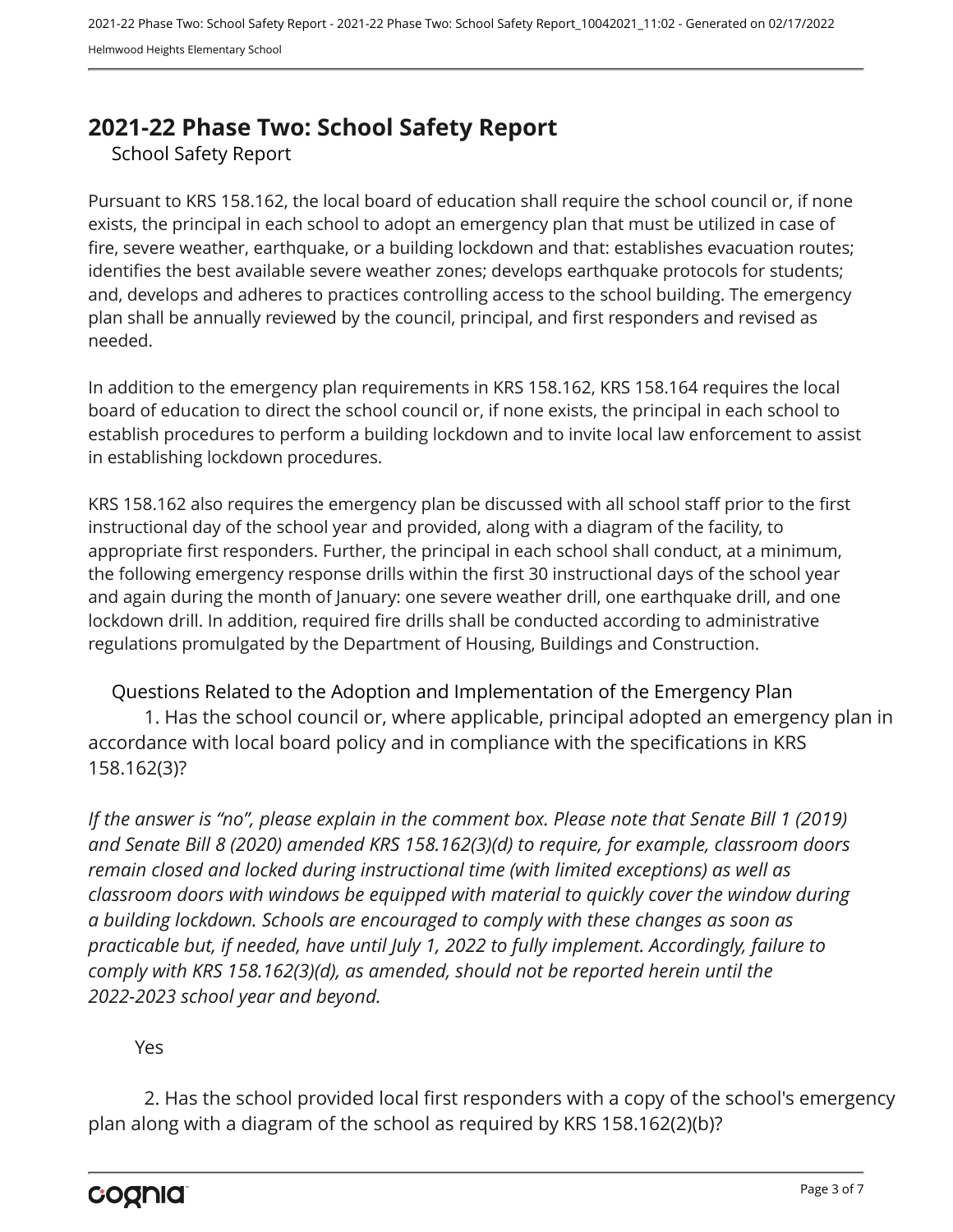*If the answer is "no", please explain in the comment box.*

Yes

3. Has the school posted primary and secondary evacuation routes in each room by any doorway used for evacuation as required by KRS 158.162(3)(a)?

*If the answer is "no", please explain in the comment box.*

Yes

4. Has the school posted the location of severe weather safe zones in each room as required by KRS 158.162(3)(b)?

*If the answer is "no", please explain in the comment box.*

Yes

5. Have practices for students to follow during an earthquake been developed as required by KRS 158.162(3)(c)?

*If the answer is "no", please explain in the comment box.*

Yes

6. Are practices in place to control access to the school building, including but not limited to controlling outside access to exterior doors during the school day; controlling the main entrance of the school with electronically locking doors, a camera, and an intercom system; controlling access to individual classrooms; requiring classroom doors to remain closed and locked during instructional time (with limited exceptions outlined in statute); requiring classroom doors with windows to be equipped with material to quickly cover the windows during a lockdown; requiring all visitors to report to the front office of the building, provide valid identification, and state the purpose of the visit; and providing a visitor's badge to be visibly displayed on a visitor's outer garment as required by KRS 158.162(3)(d)?

*If the answer is "no", please explain in the comment box.*

Yes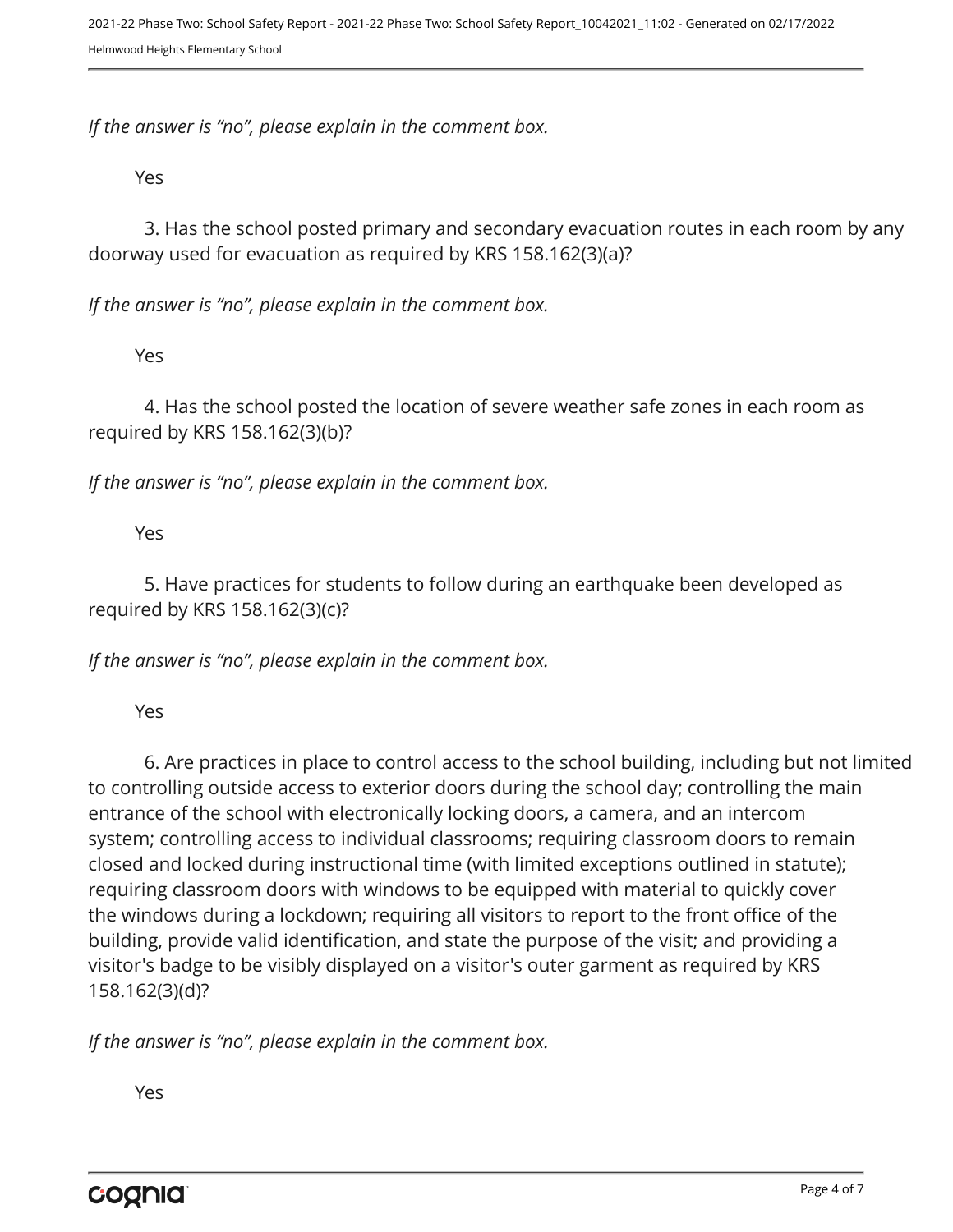7. Was the school's emergency plan reviewed following the end of the prior school year by the school council, principal, and first responders and revised as needed as required by KRS 158.162(2)(c)?

*Please provide the most recent date of review/revision of the school's emergency plan in the comment box. If the answer is "no", please explain in the comment box.* 

Yes

8. Did the principal discuss the emergency plan with **all** school staff prior to the first instructional day of the current school year and appropriately document the time and date of such discussion as required by KRS 158.162(2)(d)?

*Please provide the date the school completed this discussion in the comment box. If the answer is "no", please explain in the comment box.*

Yes

9. During the first 30 instructional days of the current school year, did the principal conduct at least one severe weather drill, one earthquake drill, and one lockdown drill as required by KRS 158.162(5)?

*If the answer is "no", please explain in the comment box.*

Yes

10. During the month of January during the prior school year, did the principal conduct at least one severe weather drill, one earthquake drill, and one lockdown drill as required by KRS 158.162(5)?

*If the answer is "no", please explain in the comment box.*

Yes

11. Over the immediately preceding twelve months, did the principal conduct fire drills in accordance with administrative regulations promulgated by the Department of Housing, Buildings and Construction as required by KRS 158.162(5)?

*If the school did NOT meet the requirement, respond "no" and please explain further in the comment box.* 

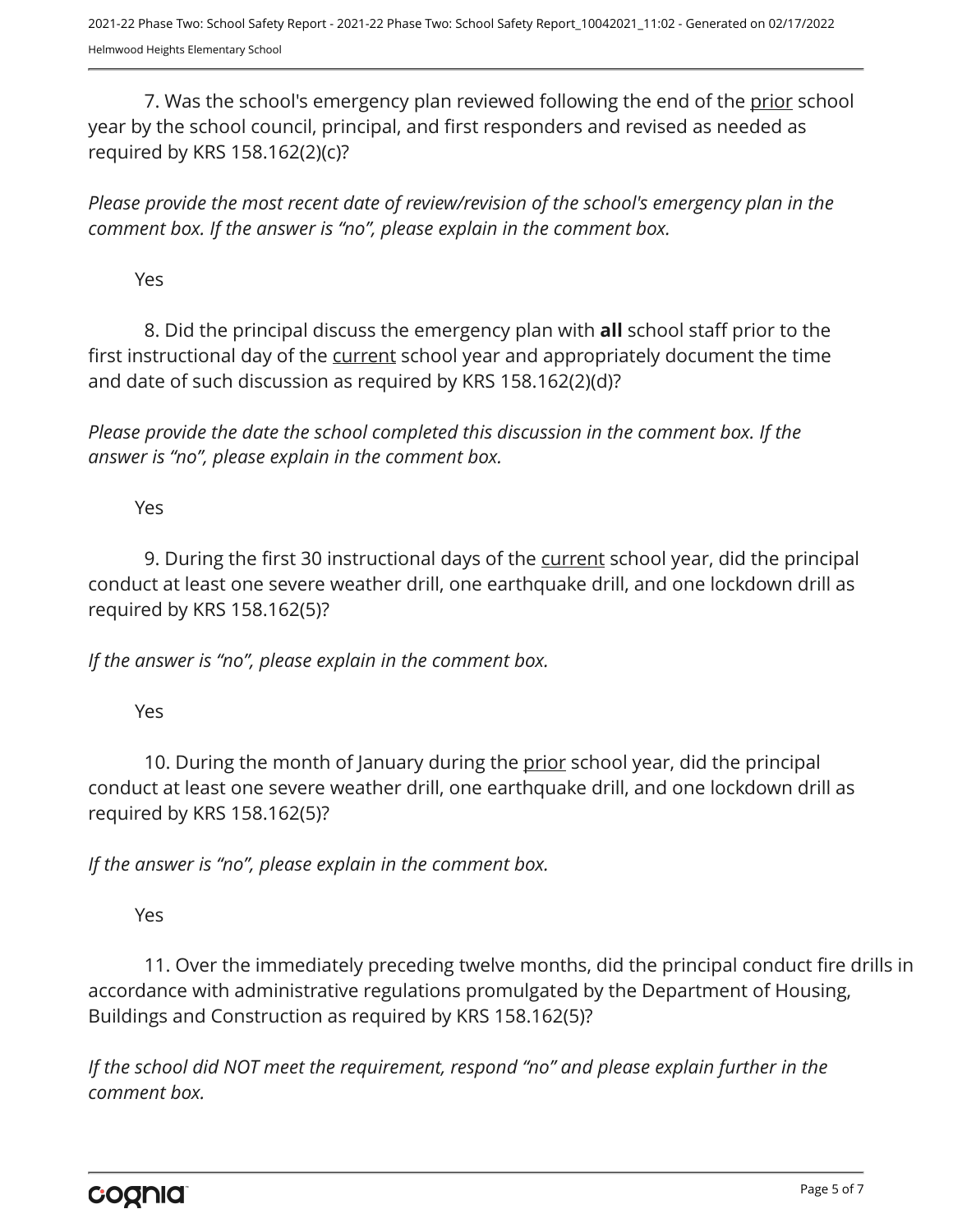2021-22 Phase Two: School Safety Report - 2021-22 Phase Two: School Safety Report\_10042021\_11:02 - Generated on 02/17/2022 Helmwood Heights Elementary School

Yes